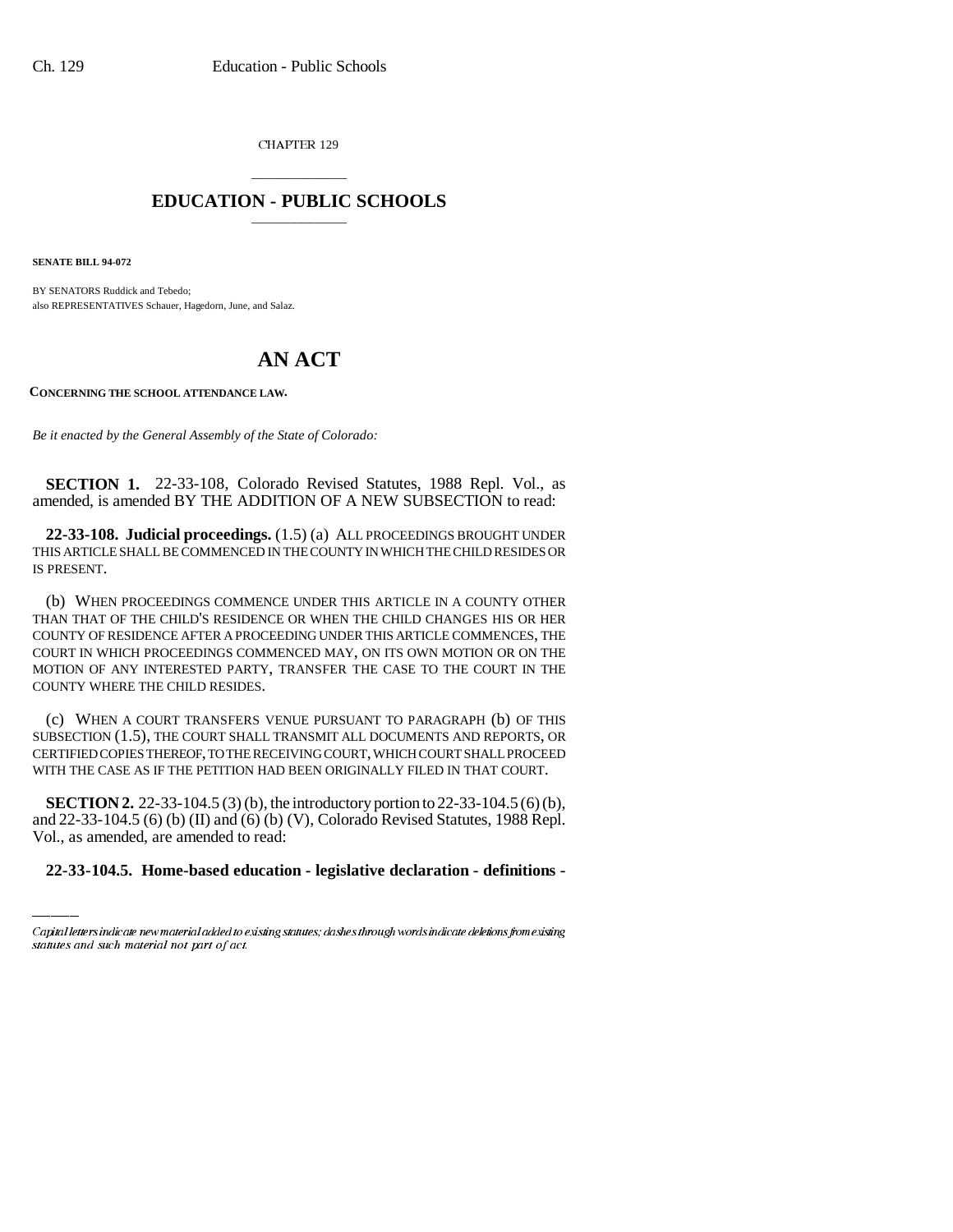**guidelines.** (3) The following guidelines shall apply to a non-public home-based educational program:

(b) A child who is participating in a non-public home-based educational program shall not be subject to compulsory school attendance as provided in this article; EXCEPT THAT ANY CHILD WHO IS HABITUALLY TRUANT, AS DEFINED IN SECTION 22-33-107 (3), AT ANY TIME DURING THE LAST SIX MONTHS THAT THE CHILD ATTENDED SCHOOL BEFORE PROPOSED ENROLLMENT IN A NON-PUBLIC HOME-BASED EDUCATIONAL PROGRAM MAY NOT BE ENROLLED IN THE PROGRAM UNLESS THE CHILD'S PARENTS FIRST SUBMIT A WRITTEN DESCRIPTION OF THE CURRICULA TO BE USED IN THE PROGRAM ALONG WITH THE WRITTEN NOTIFICATION OF ESTABLISHMENT OF THE PROGRAM REQUIRED IN PARAGRAPH (e) OF SUBSECTION (2) OF THIS SECTION TO THE SUPERINTENDENT OF THE CHILD'S SCHOOL DISTRICT OF RESIDENCE.

(6) (b) For purposes of this subsection (6), a child who is participating in a non-public home-based educational program may participate in any interscholastic activity, including, but not limited to, athletics, music, speech, and other related activities, in the child's local school district of residence provided the child:

(II) (A) Meets all of the public school district's eligibility requirements for participation in the interscholastic activity, except for class attendance requirements of the school district or any recognized association of schools organizing and controlling the interscholastic activities, IF THE CHILD ELECTS TO PARTICIPATE IN AN INTERSCHOLASTIC ACTIVITY THROUGH A PUBLIC SCHOOL;

(B) MEETS ALL ELIGIBILITY REQUIREMENTS ESTABLISHED BY A PRIVATE SCHOOL IN THE INTERSCHOLASTIC ACTIVITY, IF THE CHILD ELECTS TO PARTICIPATE IN AN EXTRACURRICULAR OR INTERSCHOLASTIC ACTIVITY THROUGH A PRIVATE SCHOOL.

(V) Resides within the attendance boundaries of the PUBLIC OR PRIVATE school with which the child participates.

**SECTION 3.** 22-33-104 (4), Colorado Revised Statutes, 1988 Repl. Vol., is amended to read:

**22-33-104. Compulsory school attendance.** (4) (a) The board of education shall adopt a written policy setting forth the district's attendance requirements. Said policy shall provide for excused absences, including those listed as exclusions from compulsory school attendance in accordance with subsection (2) of this section; except that paragraph (d) of said subsection (2), relating to suspension and expulsion, shall be considered an unexcused absence for purposes of the attendance policy. An attendance policy developed pursuant to this section may include appropriate penalties for nonattendance due to unexcused absence, including, but not limited to, the imposition of academic penalty for classes missed while unexcused.

(b) THE ATTENDANCE POLICY ADOPTED PURSUANT TO THIS SUBSECTION (4) SHALL SPECIFY THE MAXIMUM NUMBER OF UNEXCUSED ABSENCES A CHILD MAY INCUR BEFORE THE ATTORNEY FOR THE SCHOOL DISTRICT, THE ATTENDANCE OFFICER, OR THE LOCAL BOARD OF EDUCATION MAY INITIATE JUDICIAL PROCEEDINGS PURSUANT TO SECTION 22-33-108. CALCULATION OF THE NUMBER OF UNEXCUSED ABSENCES A CHILD HAS INCURRED INCLUDES ALL UNEXCUSED ABSENCES OCCURRING DURING ANY